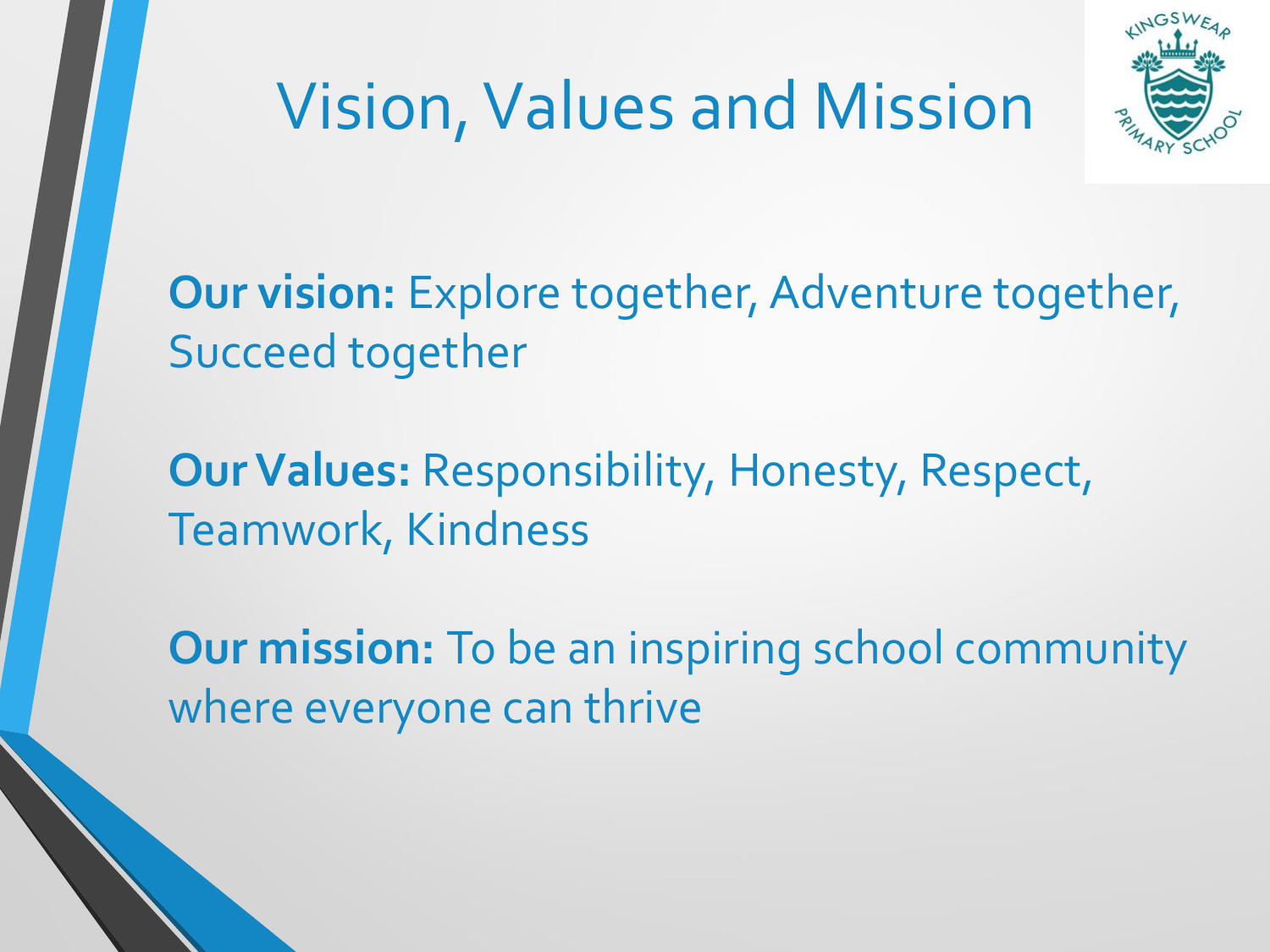

### **Our staff**

| Class                                                           | Teacher/s                 |  |
|-----------------------------------------------------------------|---------------------------|--|
| <b>Explorers-</b>                                               | <b>EYFS, Amy Seabrook</b> |  |
| Y1,2,3                                                          |                           |  |
| Adventurers - Year Amy Wyatt                                    |                           |  |
| 4,5,6                                                           |                           |  |
| PE/Sports                                                       | <b>Matt Sullivan</b>      |  |
| specialist                                                      |                           |  |
| <b>Learning Support Assistants</b>                              |                           |  |
| Holly Elliott, Hannah Pantry, Angela Oliphant, Annette Elliott, |                           |  |
| Lou Bruckner                                                    |                           |  |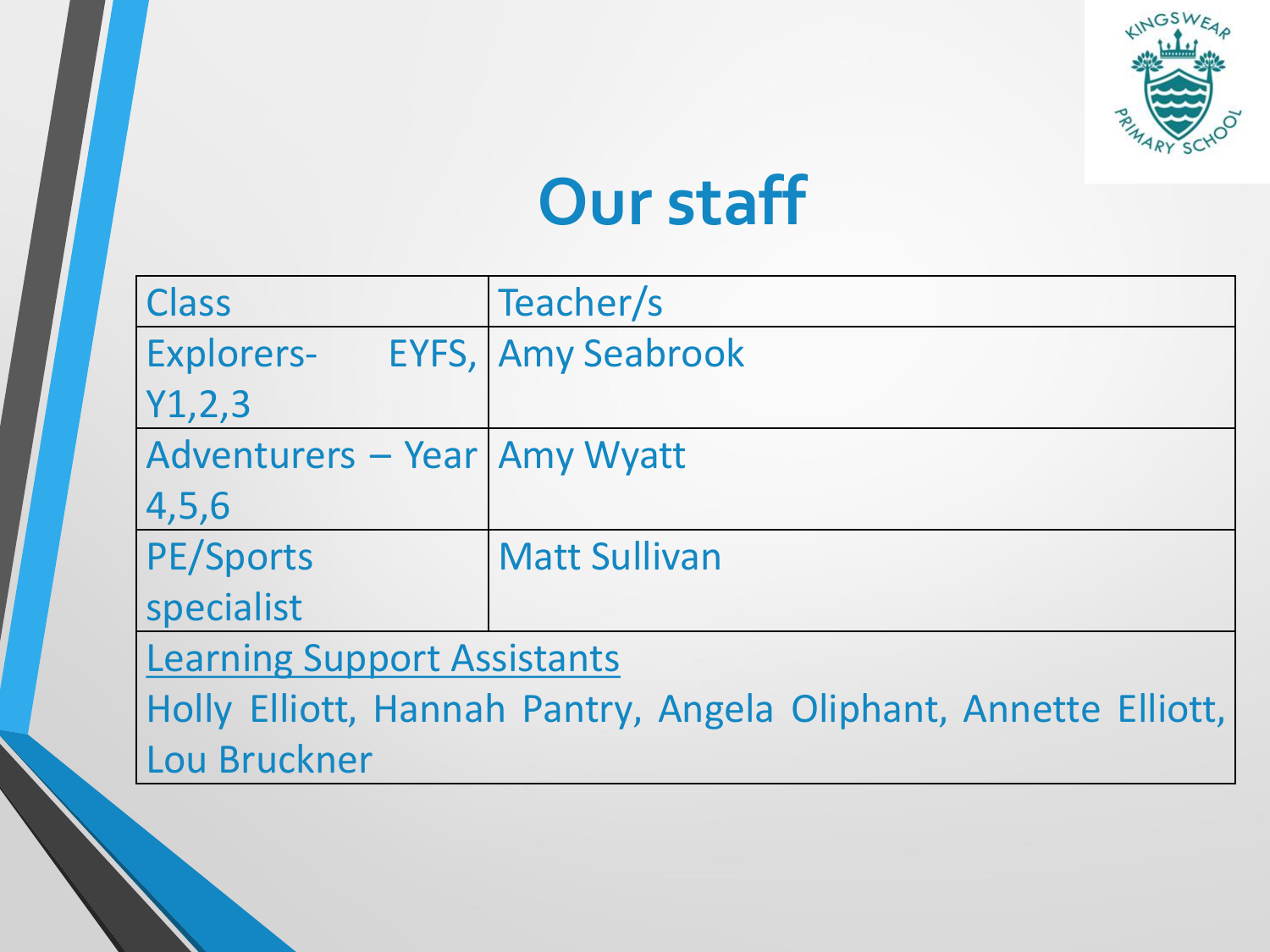

# Safeguarding our pupils

Kingswear Primary School is fully committed to its responsibilities for safeguarding and promoting the welfare of all children under Section 175 of the 2002 Education Act and under the Children Act 2004 and the DfE guidance Working Together to Safeguard Children 2018.

If you have an urgent safeguarding concern contact MASH (Multi Agency Safeguarding Hub) on 0345 155 1071 or email mashsecure@devon.gcsx.gov.uk

Otherwise please seek advice from:

Safeguarding Team: Miss Seabrook, Mrs Elliott, Mr Girardot, Mrs Simnett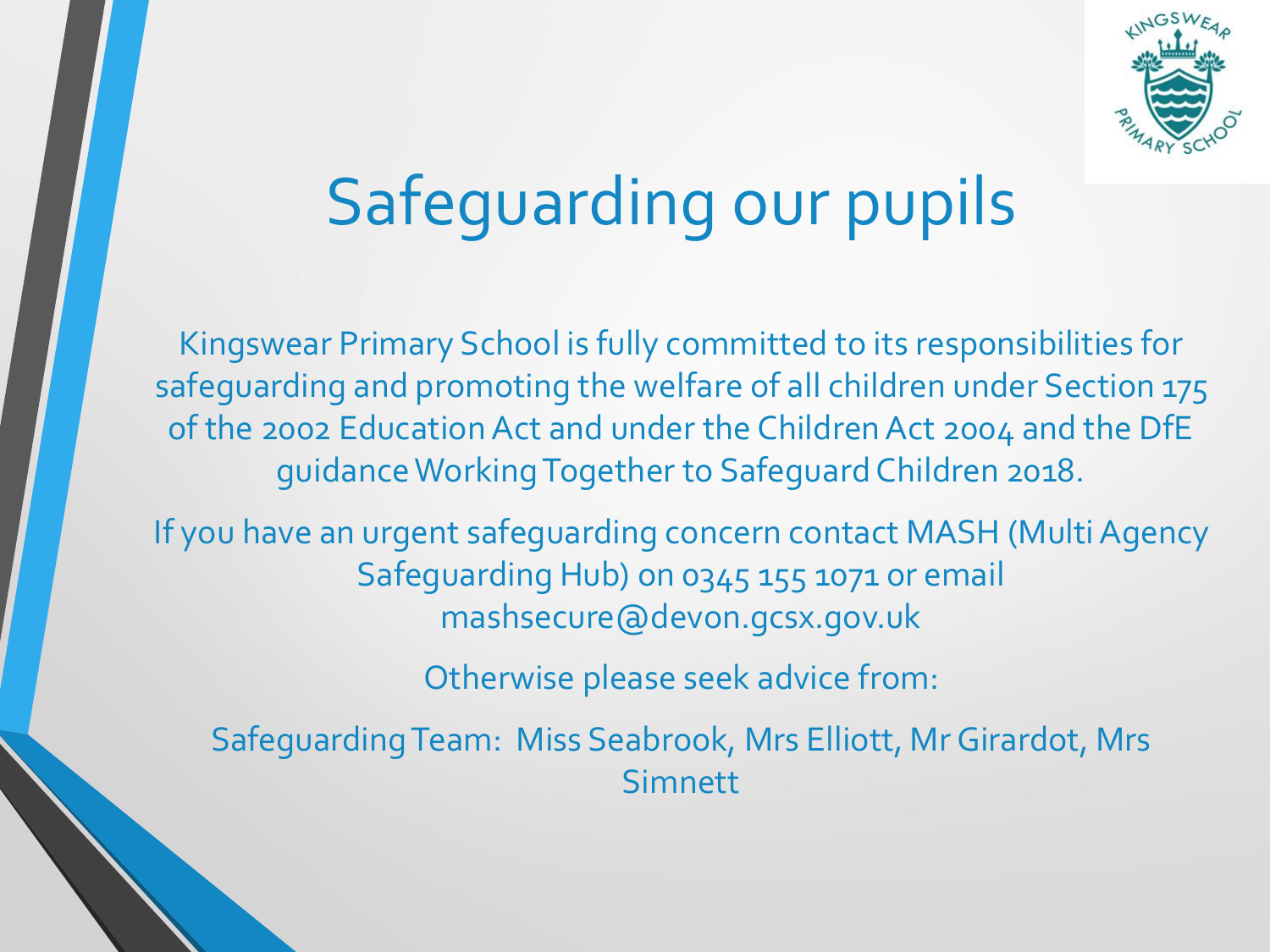

#### **Routines - Morning and Afternoon drop off and collection.**

- Teachers are on the playground from 8:45 when the gates are open – Parents and pupils must not enter the school building at this time (except reception).
- Classes line up to come in at 8:55
- Teachers will be on the playground with pupils at 3:10 where pupils will be signed out, if someone different is collecting you must let the school know.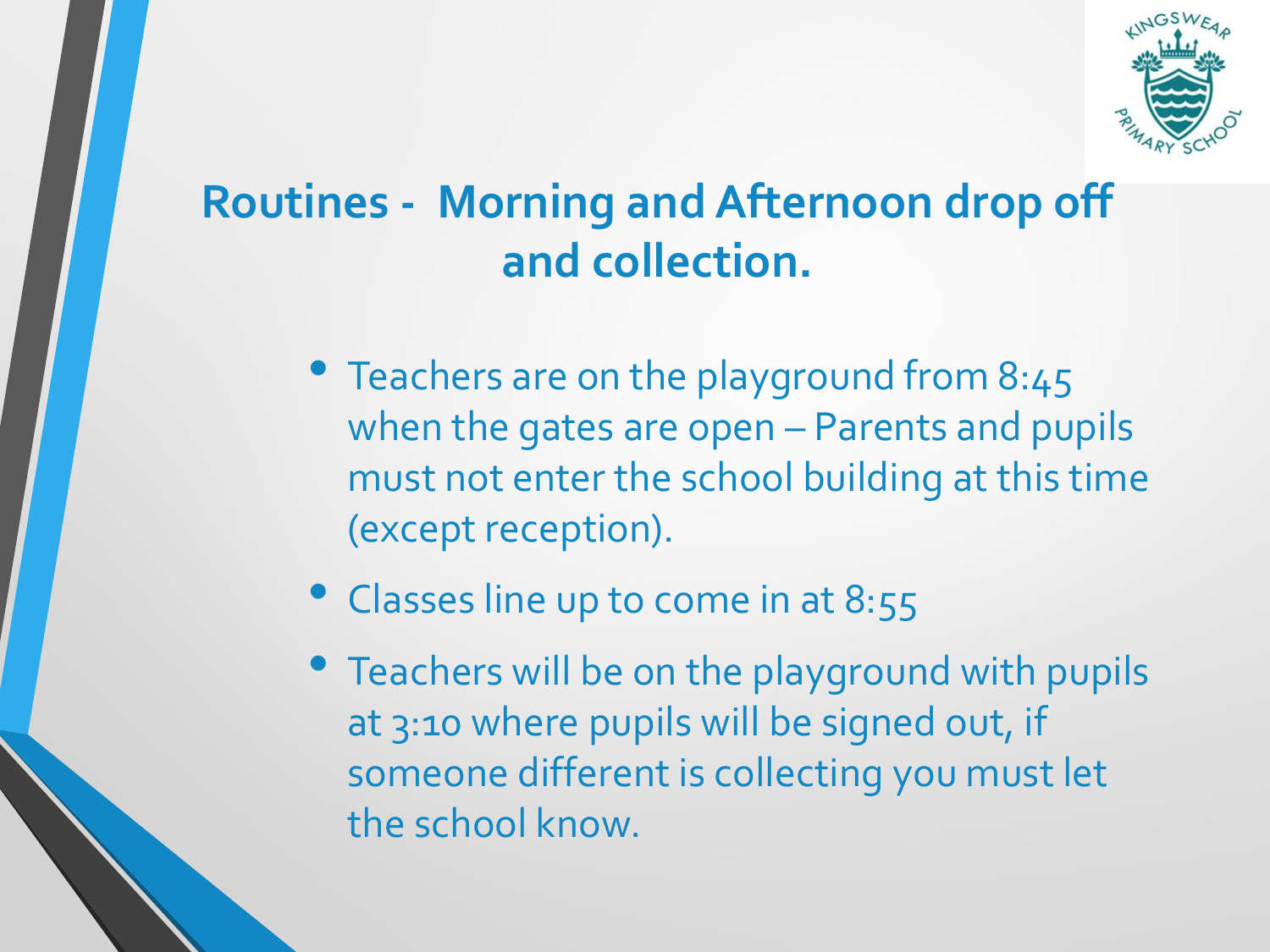

#### **Routines and expectations**

- School uniform –
- School jumper/ cardigan.
- White polo shirt
- Grey/black shorts, skirt, trousers.
- Black school shoes (Not black trainers)
- Forest school and PE are on Tuesdays. Pupils must bring appropriate clothing ie. trousers, long sleeved top/ jumper, waterproofs, wellies/ suitable footwear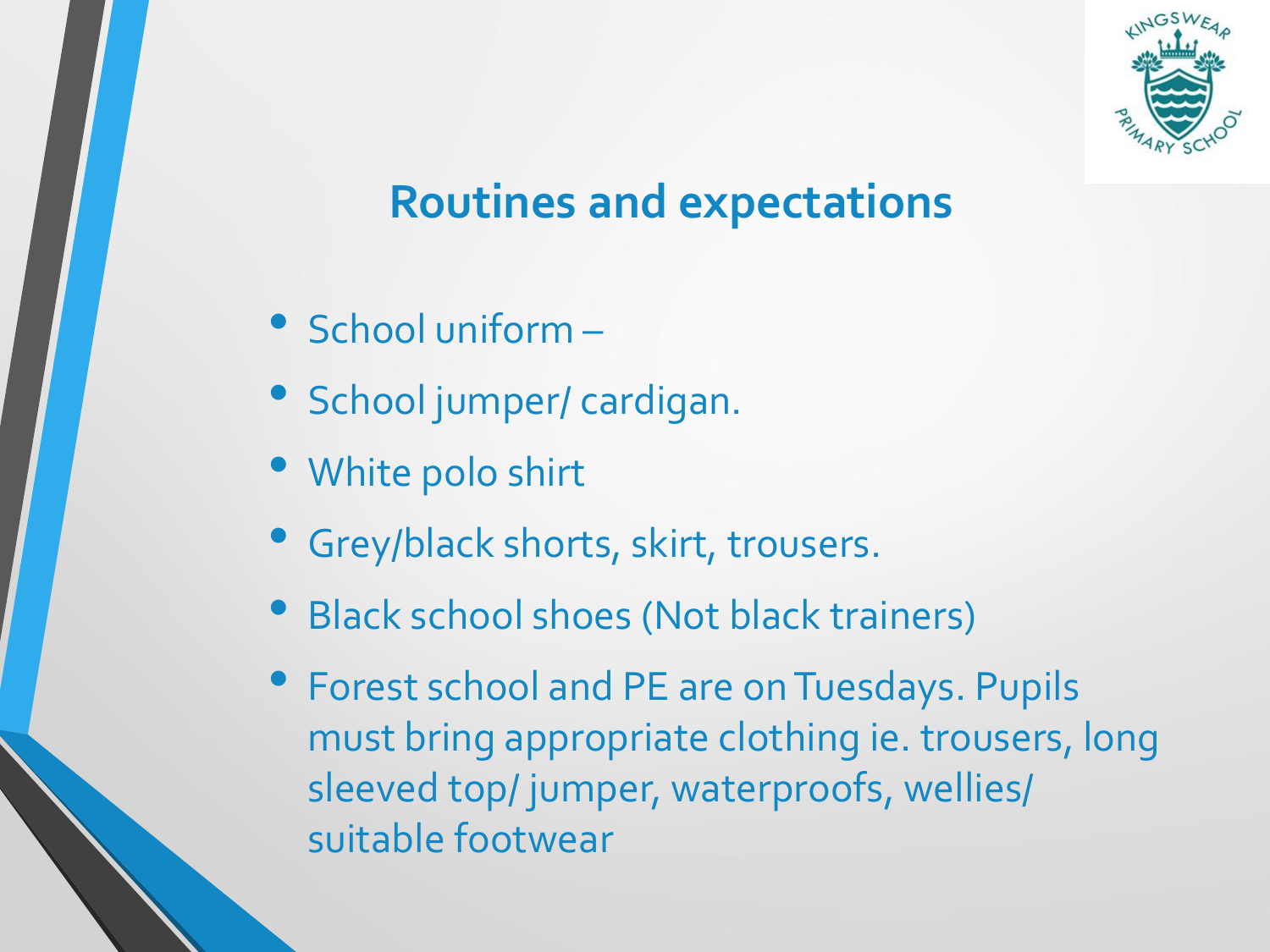

#### **Expectations – we all have high expectations of ourselves at Kingswear**

- Attendance- pupils must be in school every day. Parents must contact the office if your child is ill. The school targets at least 96% Attendance for all pupils.
- Behaviour- It is essential that Pupils at Kingswear School understand what is meant by good behaviour and that the rules we expect them to follow are clear and understandable. As such we believe all members of the school community should aspire to values we hold as a school:

*Responsibility, Honesty, Respect, Teamwork, Kindness*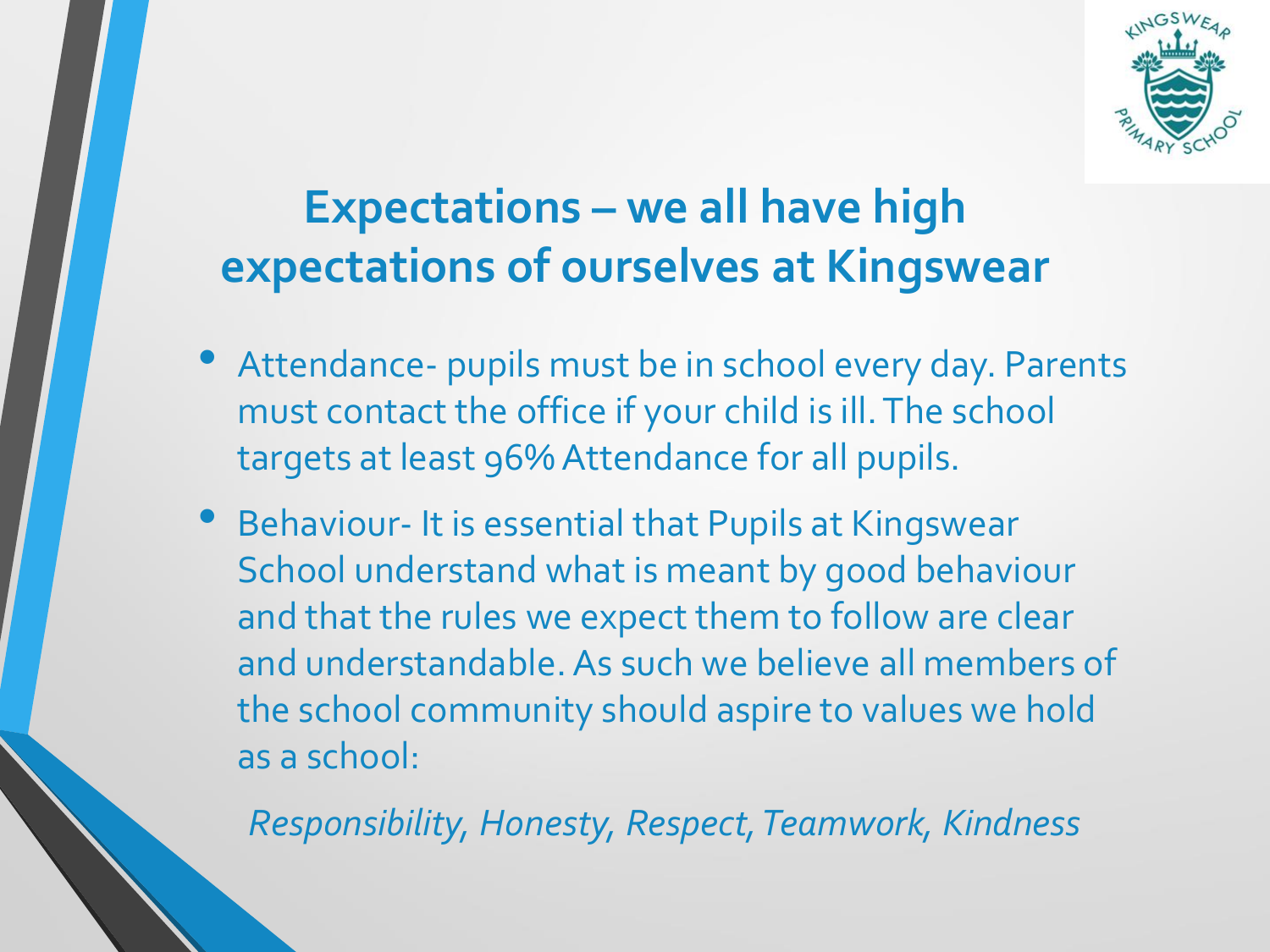

Curriculum – We offer a broad, balanced and enriching curriculum at Kingswear

The national curriculum provides pupils with an introduction to the essential knowledge that they need to be educated citizens. It introduces pupils to the best that has been thought and said; and helps engender an appreciation of human creativity and achievement.

The national curriculum is just one element in the education of every child, at Kingswear we have taken the guidance of the national curriculum and are constantly developing our practice to provide and exciting, enriching and inspiring learning opportunities. More information about what the expectations are for each year group can be found on: https://www.kingswearprimary.org.uk/curriculum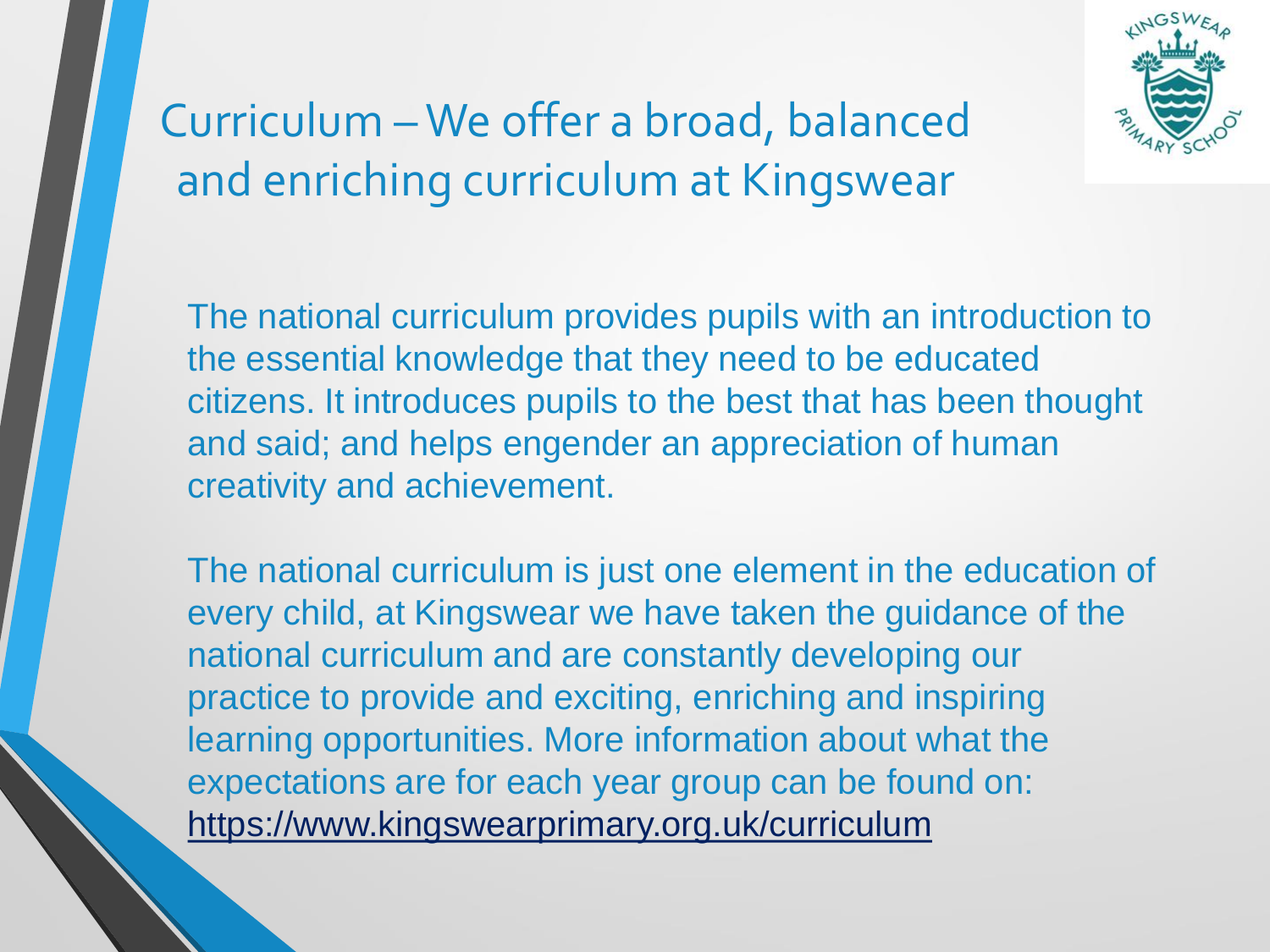#### Home Learning



These activities are specifically designed to be flexible so if children attend evening classes for music, dancing, gymnastics etc., or attend Cubs or Brownies, there is no need to complete rigorous tasks on these evenings. Spending time as a family playing games and having fun together is essential. We do not this time to be eroded away by everyone being too busy!

| <b>YR</b><br><b>Y1</b><br><b>Y2</b> | <b>Reading and handwriting activities</b><br><b>Reading and phonic work</b><br><b>Reading, spelling and numeracy work</b><br>(including times tables)                 | • Please hear your child read regularly for short periods of<br>time. i.e. 10 minutes.<br>• Please read to your child as often as possible.<br>• Reception and Year 1 children will be asked to find words<br>using letter patterns.<br>. Y1 and Y2 children will have spellings to learn each week.<br>. Year 2 children will also be asked to learn 2, 5 and 10 times |
|-------------------------------------|-----------------------------------------------------------------------------------------------------------------------------------------------------------------------|-------------------------------------------------------------------------------------------------------------------------------------------------------------------------------------------------------------------------------------------------------------------------------------------------------------------------------------------------------------------------|
|                                     |                                                                                                                                                                       | tables.                                                                                                                                                                                                                                                                                                                                                                 |
| <b>Y3</b>                           | <b>Reading, spelling and numeracy work</b><br>(including times tables)                                                                                                | • A weekly spelling list which will be tested will be sent out.<br>• Ensure your child reads regularly for approximately:                                                                                                                                                                                                                                               |
| <b>Y4&amp;5</b>                     | <b>Reading including book reviews.</b><br><b>Spelling and comprehension.</b><br><b>Mathematical operations (including</b><br>times tables).<br><b>Enquiry skills.</b> | 30 minutes per week - Years 3 and 4.<br>40 minutes per week - Years 5 and 6.<br>. Year 3 children will also be asked to learn 3,4 and 8 times<br>tables<br>. Year 4 children will also be asked to learn 6,7,9,11 and 12<br>times tables                                                                                                                                |
| <b>Y6</b>                           | In addition to the Y4&5 expectations<br>there may be more targeted<br>homework based on pupil's needs                                                                 |                                                                                                                                                                                                                                                                                                                                                                         |

*If your child would like to complete their own research projects, diaries, journals or anything else at home we would of course welcome these and will enjoy sharing them with the rest of the class.*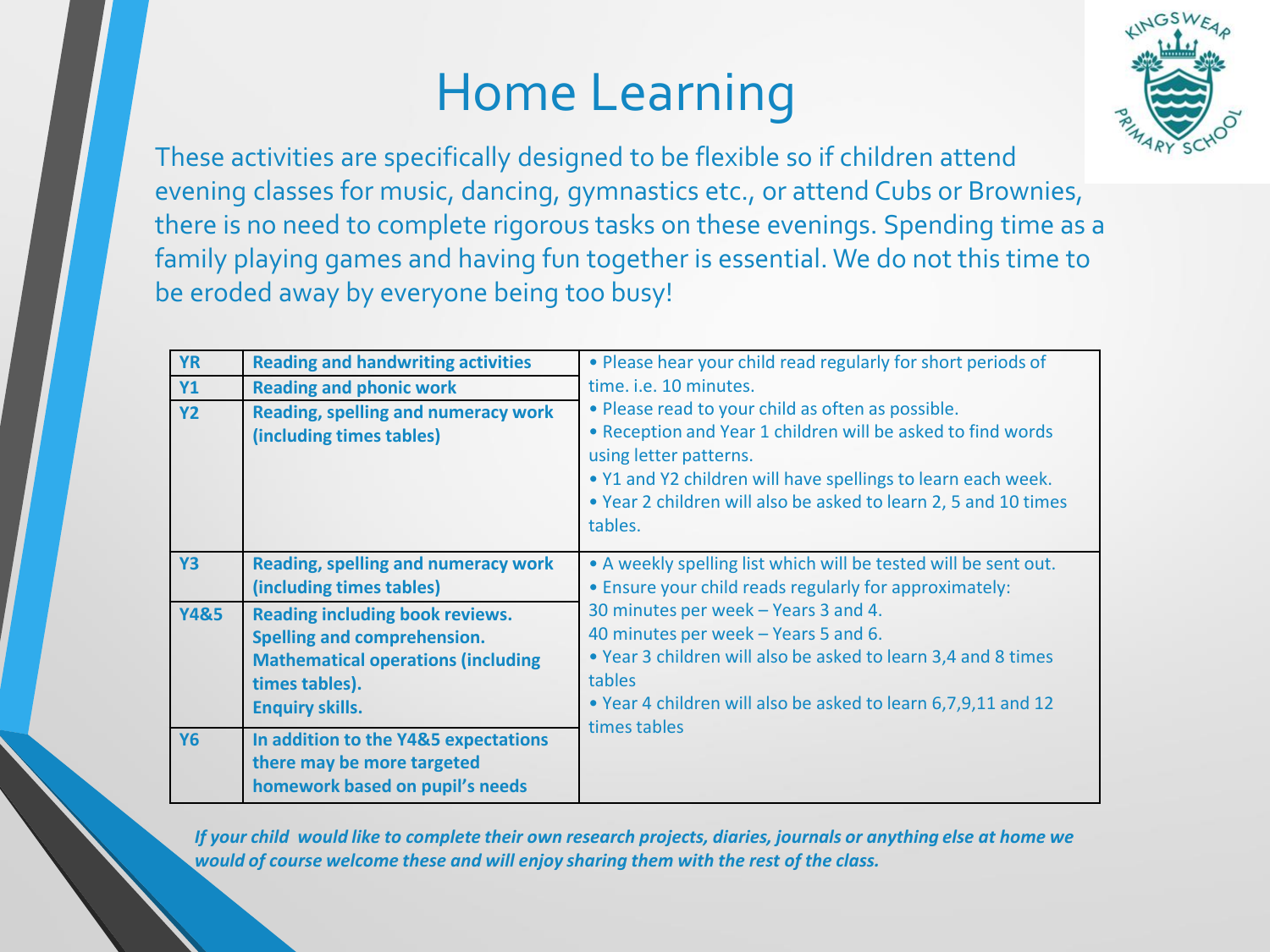

## If children are worried or upset.

- If a child is unhappy we encourage them to speak out about it
- by:
- Talking to a friend
- Raising an issue in circle time
- Talking to a member of staff on duty
- Talking to class teacher

• Putting a note in the class worry tin (this will be seen by the class teacher)